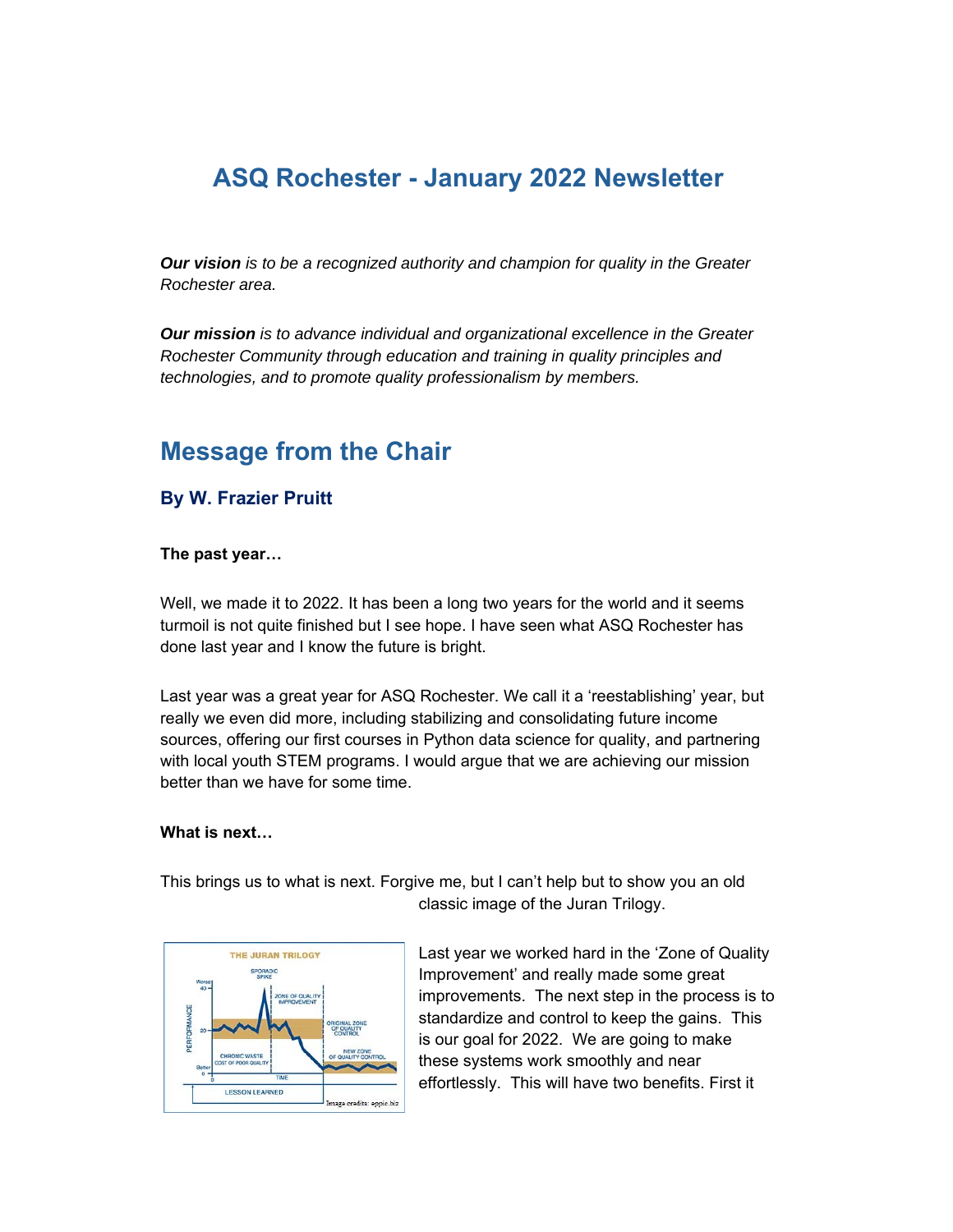will mean that we can provide our members and community with the benefits that they need, and expect, reliably in the future. The second is that it will free up our volunteers to pursue new, exciting ideas that align with their passions.

#### **What does this mean for you?**

This means that there is no better time to get involved with ASQ Rochester. I have heard reasons not to be involved but I think that most are misguided. It truly is a great place to strengthen leadership skills and give back to the community.

**Young Quality Professionals**: You may feel that you don't have the knowledge to contribute but that is not true. If you are reading this newsletter you have committed to careers and self-improvement and I bet you already have skills worth sharing. Plus there are two huge benefits to volunteering with ASQ Rochester. First is networking; getting to know the quality leaders and showing them your competence. This will go a long way to helping your career. The second is practicing and demonstrating your leadership skill which I have always found to be a key in quality. You have leadership skills and we can help you find, exercise and showcase them.

**Established Professionals:** If over the years you feel like ASQ Rochester has not provided value to you it may be a case of "you get out what you put into it." I don't say this trivially or to reflect blame but because I felt the same way. Now being involved I get more than certifications from ASQ, I really feel connected to the Rochester Quality community. And I love the network, the chances to write and speak, and knowing that my efforts are making Rochester a better place for quality and living.

**Call to action:** No matter where you are on your career journey, now is the time to try getting involved. If this will be your first time getting involved, you will not be alone. The year is just starting so we have lots of new folks excited to start getting involved. Also feel free to bring a friend, you don't have to be a paying ASQ member to be involved with ASQ Rochester, but there are advantages to ASQ membership. If you feel like something is drawing you in but don't want to commit to anything, that is fine, and I would encourage you to give me a call. My cell number is 585-280- 1937 and my email is wfrazierpruitt@gmail.com. Please reach out!

All the best,

Frazier

## **2021 in Review**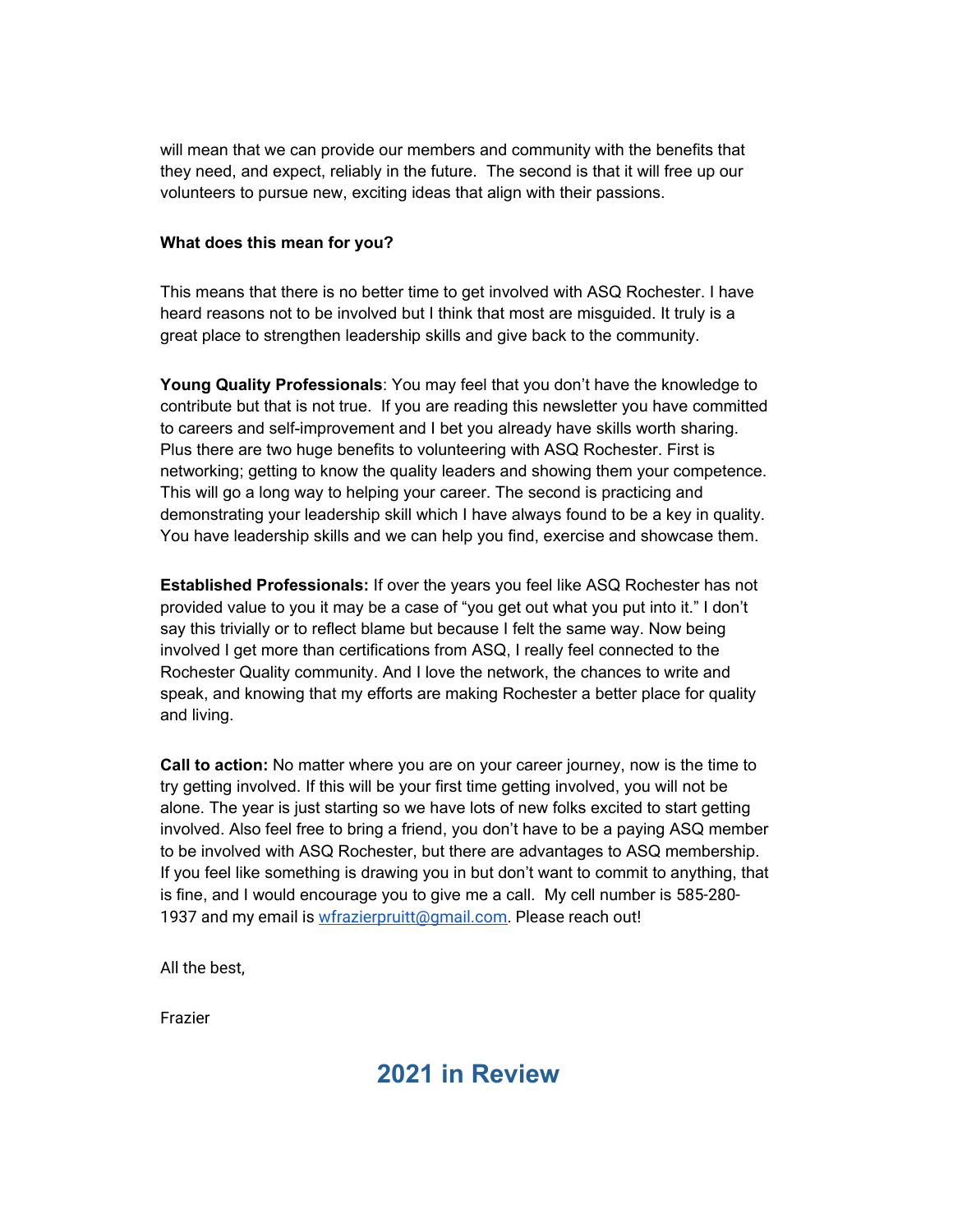It was an incredible year of rebuilding and we introduced some amazing new offerings from ASQ Rochester. Below are some of the highlights.

## Philanthropy

We continued our scholarship program. Congratulations to Camryn Grizer who was awarded \$2,000 to help continue her education.

We launched a new grant program to support local youth STEM programs. The response from quality applicants was so great that we gave away \$6,000 to support our local youth. The Winners are:

- Victor Central School Snap Circuits
- Rochester City School District FIRST Robotics
- Our Lady of Mercy FIRST Robotics
- Honeoye 4H FIRST Robotics
- Churchville-Chili FIRST Robotics
- Seneca Falls FIRST Robotics

In the second half of the year we supported GRQC (Greater Rochester Quality Council) in their "Day of Quality" event. We sponsored refreshments at celebration events and a member of ASQ volunteered to facilitate one of the improvement events with local non-profits. Special thanks to Lori Cohen for her amazing work on a great local program.

## Education Programing

Early in the year we partnered with DataCicada to commission a "Python for Quality" course that ran over three evenings. The program was well attended and highly regarded by the attendees for the tailored, hands-on programing and personal support during the course. Thank you Paul Yacci.

Lastly, but not to be understated, we continued to offer virtual programming throughout the year including Reliability Statistics courses, Quality in Agriculture, and many other great programs. Thank you Franklin Allen for finding all the great speakers.

## Volunteer Recognition

The amazing year would not have been possible without our great volunteers. We would like to recognize our Chairs for all of their dedication and hard work:

- Lori Cohen Secretary
- Virginia Carr Treasurer
- W. Frazier Pruitt Chair Elect
- Franklin Allen Program Committee Chair
- James Bongard Scholarship Chair